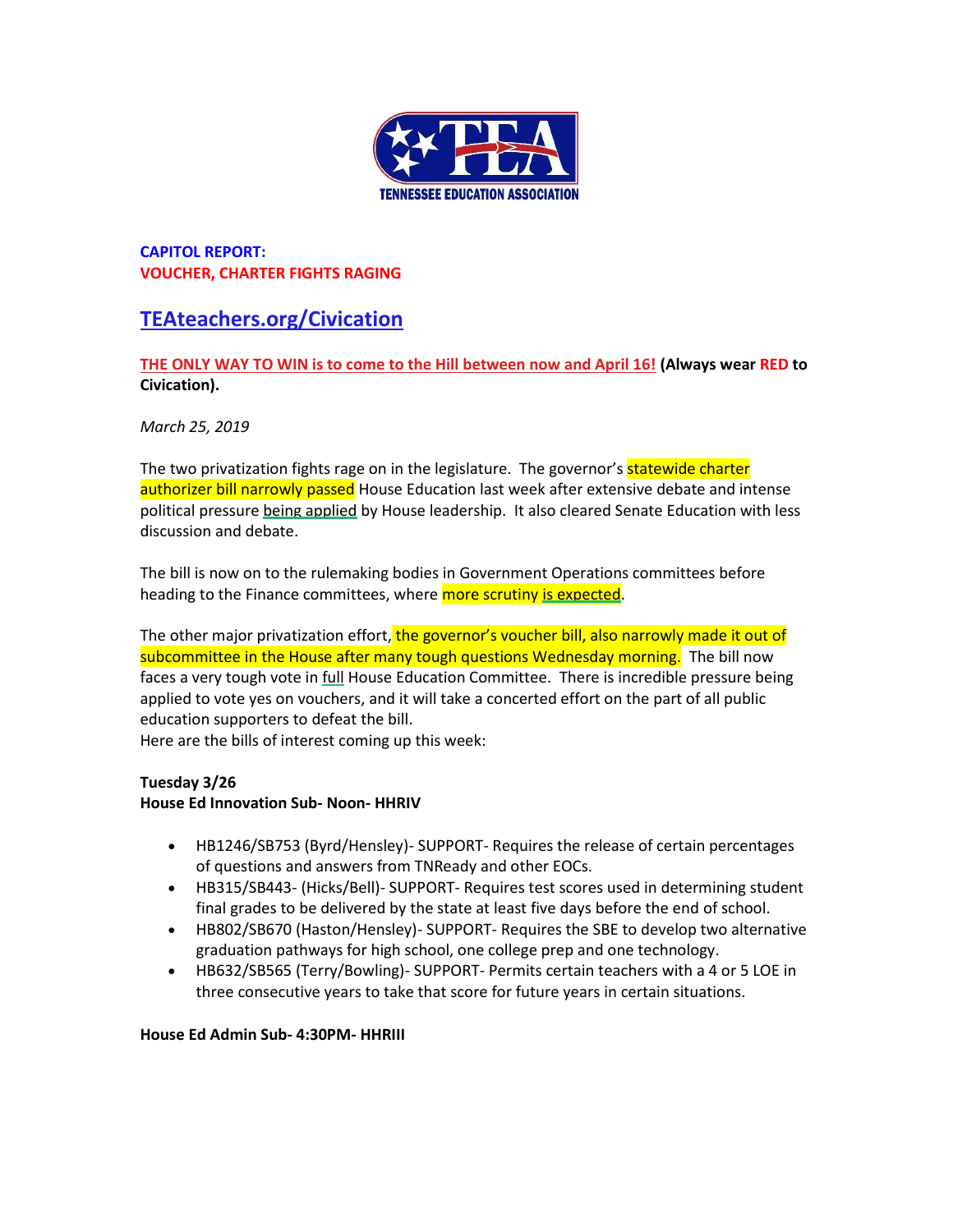• HB1352/SB1216 (Hill/Crowe)- MONITOR- Requires all funds collected by a county for capital projects be distributed based on FTE, including to municipal systems in that county.

### **Wednesday 3/27 Full House Ed- 8:00AM- HHRI**

- **HB939/SB795 (Lamberth/Johnson)- OPPOSE- This is the governor's voucher bill, the Tennessee Education Savings Account Act.**
- HB934/SB790 (Lamberth/Johnson)- DEFERRED- Admin bill that rewrites large sections of the state special ed law. Admin officials state the bill is largely a clean up to align to current IDEA.
- HB944/SB800 (Lamberth/Johnson)- SUPPORT- Admin bill to establish Governor's Civics Seal to recognize public schools and LEAs implementing high-quality civic education programs.
- HB949/SB805 (Lamberth/Johnson)- SUPPORT- Administration's GIVE (Governor's Investment in Vocational Education) Act. Bill seeks to expand access to CTE courses.
- HB940/SB796 (Lamberth/Johnson)- OPPOSE- Admin bill that creates a new statewide charter authorizer that charter schools can use to bypass the LEA in the application process. Would permit this new commission to open charters in every LEA in the state.
- HB946/SB802 (Lamberth/Johnson)- SUPPORT- Requires LEAs to report to TDOE how funds were spent each year there is an increase in state funding for instructional salaries and wages; requires info to be included in annual BEP report prepared by BEP review committee
- HB564/SB482 (Dunn/Gardenhire)- DEFERRED- Bill dealing with payroll dues collection. TEA does not oppose the legislation, as amended, as it would require all professional organizations to operate under uniform rules.
- HB70/SB20 (Powers/Gresham)- DEFERRED- Extends repeal of the Tennessee Virtual Schools Act to 2023.
- HB215/SB259 (Clemmons/Kyle)- SUPPORT- Encourages LEAs to place a bleeding control kit in every school and to develop training on their use for all school employees.

# **Senate Ed- 2:30PM- SHRI**

- SB1267/HB1394 (Pody/Cepicky)- SUPPORT-Establishes timelines for the release of state test questions, provides for the release of all questions from the test.
- SB442/HB91 (Bell/Hicks)- SUPPORT- Permits LEAs to use an alternative growth indicator instead of the pre-K/kindergarten portfolio if they wish.
- SB1058/HB1330 (Dickerson/Haston)- SUPPORT- See above description.

# **House Ed K-12 Sub- 3:30PM- HHRI**

- HB767/SB820 (Love/Akbari)- SUPPORT- Requires annual in-service training for school employees on restorative justice practices.
- HB808/SB1242 (Kumar/Gresham)- SUPPORT- Designates nurses as certified employees.
- HB1084/SB477 (Thompson/Robinson)- SUPPORT- Requires TDOE to survey students and report to the general assembly on hone internet access of public school students.